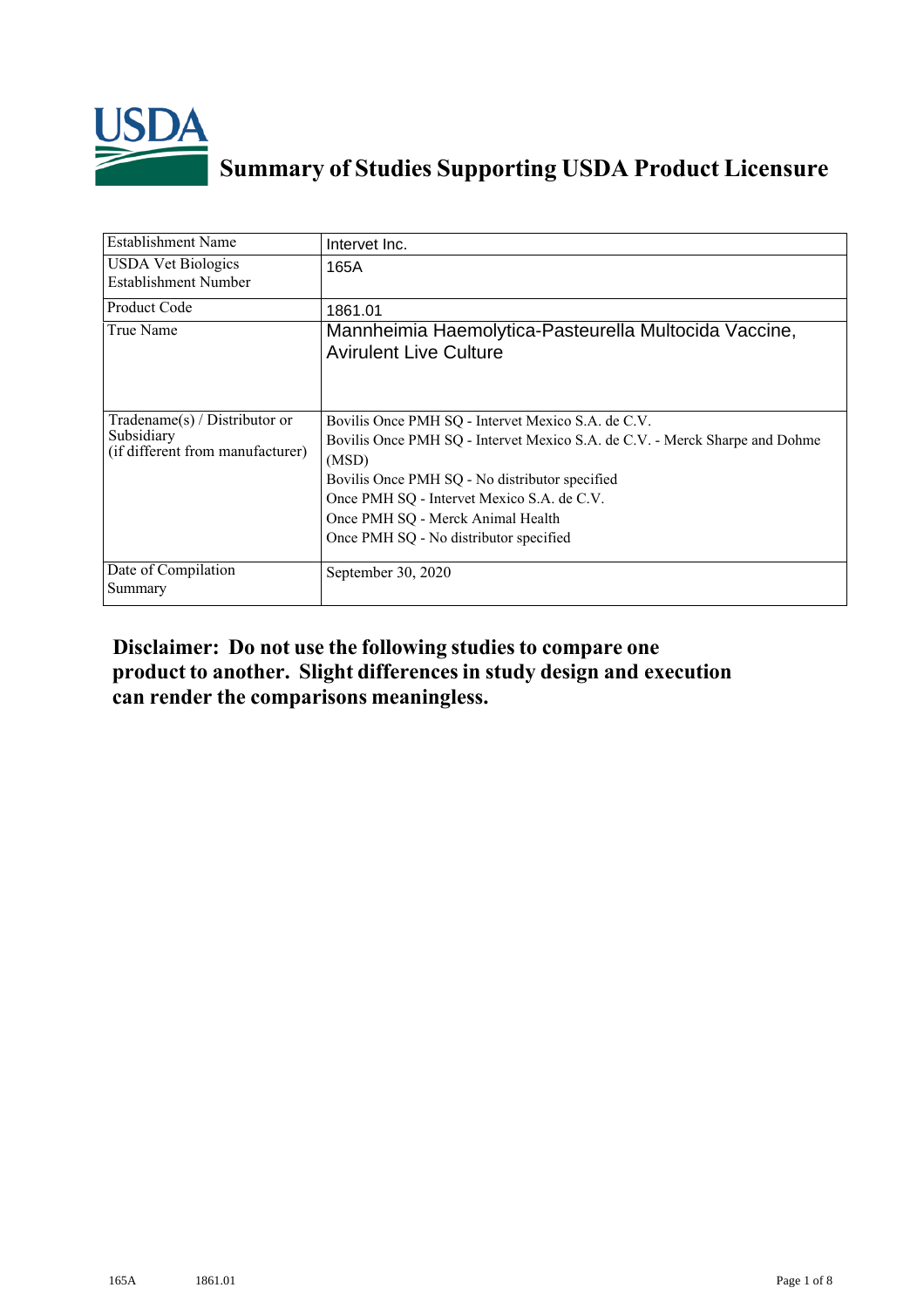| <b>Study Type</b>            | Efficacy                                                                                                                                                                                                                                                                                                                            |  |  |
|------------------------------|-------------------------------------------------------------------------------------------------------------------------------------------------------------------------------------------------------------------------------------------------------------------------------------------------------------------------------------|--|--|
| <b>Pertaining to</b>         | Mannheimia haemolytica                                                                                                                                                                                                                                                                                                              |  |  |
| <b>Study Purpose</b>         | To demonstrate efficacy against M. haemolytica 16 weeks after                                                                                                                                                                                                                                                                       |  |  |
|                              | vaccination.                                                                                                                                                                                                                                                                                                                        |  |  |
| Product                      | 1 dose administered by the subcutaneous route                                                                                                                                                                                                                                                                                       |  |  |
| Administration               |                                                                                                                                                                                                                                                                                                                                     |  |  |
| <b>Study Animals</b>         | 34, 5-month-old calves; 17 controls (placebo), 17 vaccinates                                                                                                                                                                                                                                                                        |  |  |
| <b>Challenge Description</b> | All calves were challenged with <i>M. haemolytica</i> 113 days after<br>vaccination.                                                                                                                                                                                                                                                |  |  |
| Interval observed after      | All calves were monitored daily for 7 days post-challenge for clinical                                                                                                                                                                                                                                                              |  |  |
| challenge                    | signs of respiratory disease then tissues were examined.                                                                                                                                                                                                                                                                            |  |  |
| <b>Results</b>               | Lung Lesions:<br>The percent of the affected lung tissue was determined, and a lung<br>lesion score was calculated for each animal.<br>Median<br>Maximum<br>Minimum<br>$O_3$<br>Group<br>O <sub>I</sub><br>Placebo<br>8<br>2<br>44<br>0<br>19<br>Vaccinates<br>$\Omega$<br>$\Omega$<br>$\Omega$<br>Raw data shown on attached page. |  |  |
| <b>USDA Approval Date</b>    | July 15, 2014                                                                                                                                                                                                                                                                                                                       |  |  |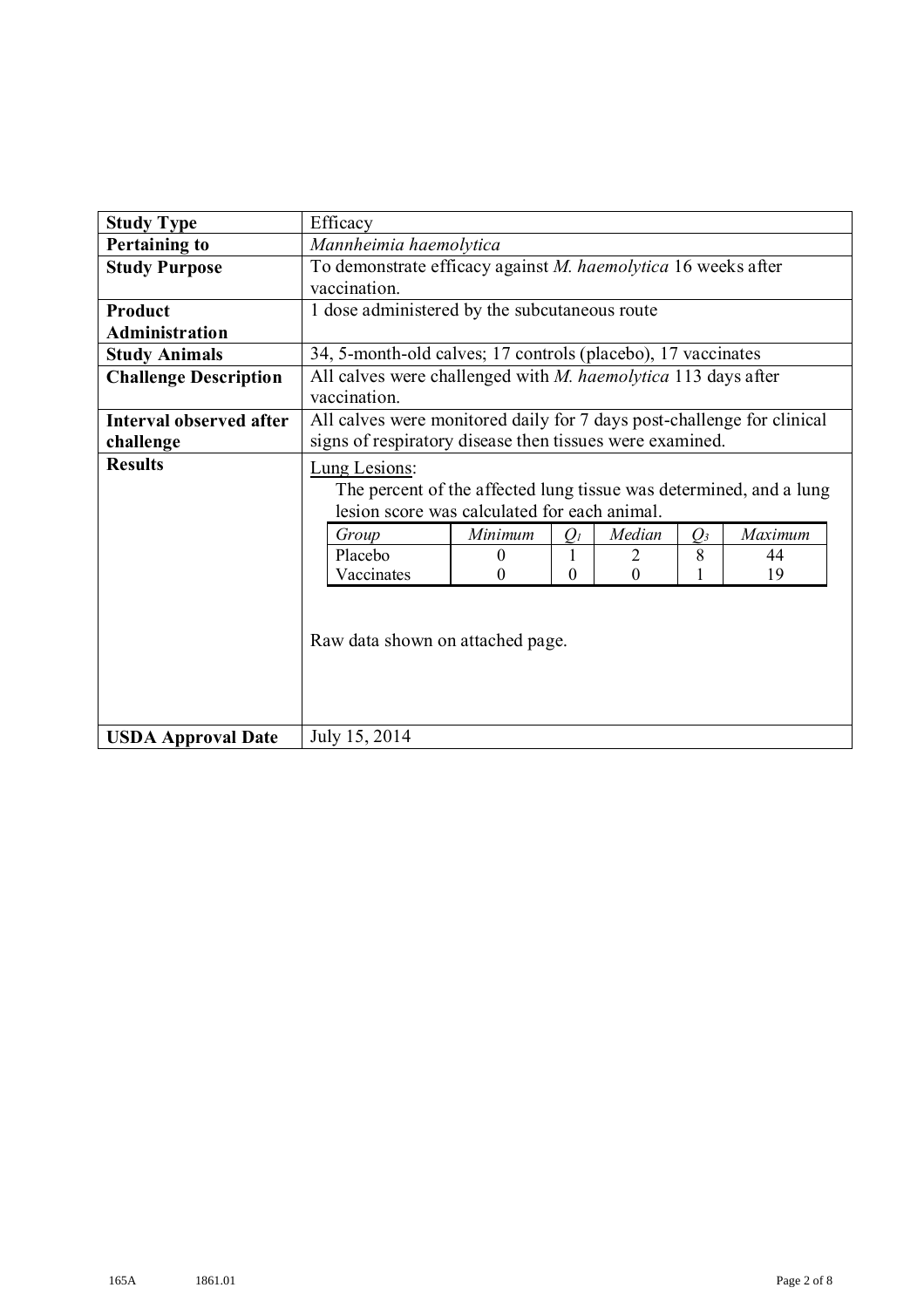| Calf ID | Treatment<br>Group | Lung<br>Lesion<br>Score - 1 | Lung<br>Lesion<br>Score - 2 |
|---------|--------------------|-----------------------------|-----------------------------|
| 569     | Placebo            | 20.66                       | 20.11                       |
| 570     | Placebo            | 1.44                        | 2.33                        |
| 571     | Placebo            | 1.79                        | 1.40                        |
| 573     | Placebo            | 7.61                        | 7.62                        |
| 576     | Placebo            | 19.43                       | 18.27                       |
| 578     | Placebo            | 1.69                        | 2.48                        |
| 579     | Placebo            | 1.31                        | 0.90                        |
| 582     | Placebo            | 3.97                        | 4.11                        |
| 585     | Placebo            | 0.08                        | 0.08                        |
| 587     | Placebo            | 9.16                        | 5.82                        |
| 588     | Placebo            | 0.53                        | 0.38                        |
| 589     | Placebo            | 0.25                        | 0.24                        |
| 594     | Placebo            | 5.07                        | 7.97                        |
| 595     | Placebo            | 18.17                       | 20.57                       |
| 596     | Placebo            | 44.35                       | 43.11                       |
| 598     | Placebo            | 1.08                        | 0.47                        |
| 600     | Placebo            | 0.44                        | 0.03                        |
| 568     | Vaccinate          | 0.50                        | 0.55                        |
| 572     | Vaccinate          | 0.82                        | 1.32                        |
| 574     | Vaccinate          | 19.71                       | 18.91                       |
| 575     | Vaccinate          | 0.00                        | 0.00                        |
| 577     | Vaccinate          | 0.00                        | 0.00                        |
| 580     | Vaccinate          | 0.22                        | 0.40                        |
| 581     | Vaccinate          | 0.16                        | 0.00                        |
| 583     | Vaccinate          | 0.08                        | 0.06                        |
| 584     | Vaccinate          | 0.62                        | 2.60                        |
| 586     | Vaccinate          | 0.00                        | 0.11                        |
| 590     | Vaccinate          | 0.00                        | 0.00                        |
| 591     | Vaccinate          | 0.61                        | 1.20                        |
| 592     | Vaccinate          | 0.82                        | 2.12                        |
| 593     | Vaccinate          | 0.00                        | 0.00                        |
| 597     | Vaccinate          | 0.00                        | 0.43                        |
| 599     | Vaccinate          | 8.80                        | 10.02                       |
| 601     | Vaccinate          | 0.17                        | 0.00                        |

**Table 1: Lung Lesion Scores**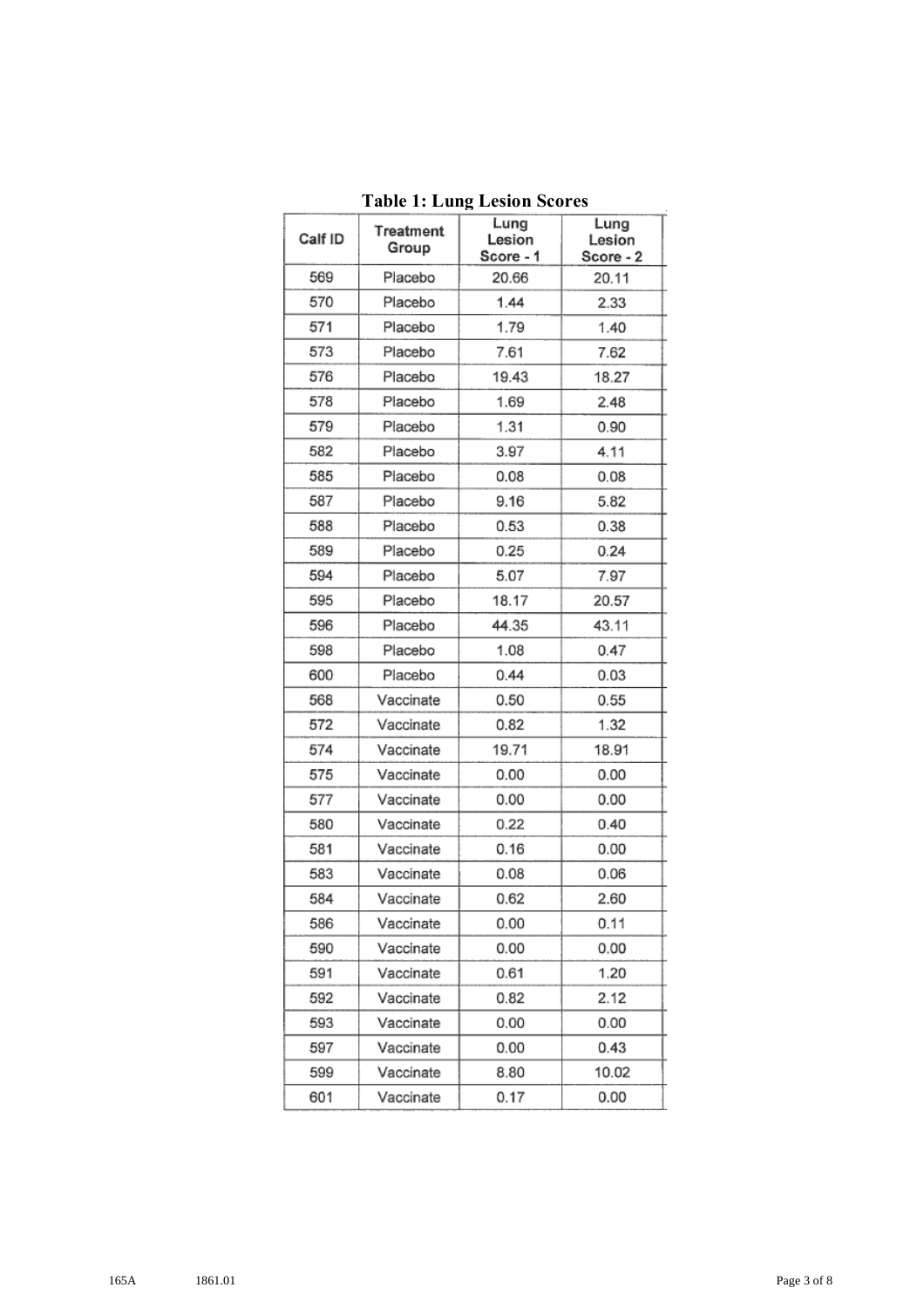| <b>Study Type</b>              | Efficacy                                                                                                                                                                                                                                                                                                                    |  |
|--------------------------------|-----------------------------------------------------------------------------------------------------------------------------------------------------------------------------------------------------------------------------------------------------------------------------------------------------------------------------|--|
| <b>Pertaining to</b>           | Mannheimia haemolytica                                                                                                                                                                                                                                                                                                      |  |
| <b>Study Purpose</b>           | To demonstrate effectiveness against respiratory disease caused by<br>M. haemolytica                                                                                                                                                                                                                                        |  |
| <b>Product Administration</b>  | Subcutaneous                                                                                                                                                                                                                                                                                                                |  |
| <b>Study Animals</b>           | Bovine                                                                                                                                                                                                                                                                                                                      |  |
| <b>Challenge Description</b>   |                                                                                                                                                                                                                                                                                                                             |  |
| <b>Interval observed after</b> |                                                                                                                                                                                                                                                                                                                             |  |
| challenge                      |                                                                                                                                                                                                                                                                                                                             |  |
| <b>Results</b>                 | Study data were evaluated by USDA-APHIS prior to product<br>licensure and met regulatory standards for acceptance at the time<br>of submission. No data are published because this study was<br>submitted to USDA-APHIS prior to January 1, 2007, and APHIS<br>only requires publication of data submitted after that date. |  |
| <b>USDA Approval Date</b>      | March 17, 2004                                                                                                                                                                                                                                                                                                              |  |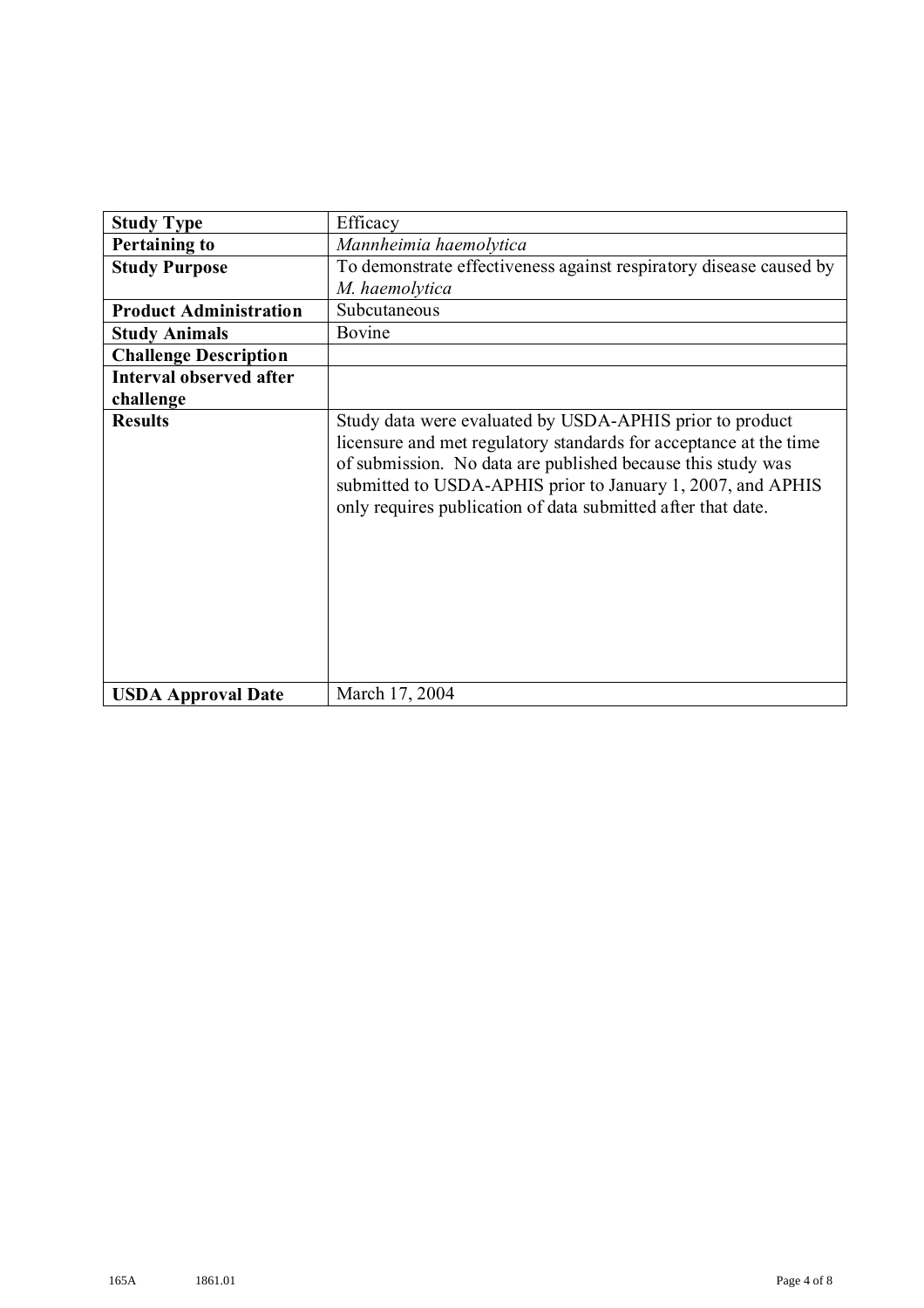| <b>Study Type</b>            | Efficacy                                                                                                                                                                                              |  |  |
|------------------------------|-------------------------------------------------------------------------------------------------------------------------------------------------------------------------------------------------------|--|--|
| <b>Pertaining to</b>         | Pasteurella multocida                                                                                                                                                                                 |  |  |
| <b>Study Purpose</b>         | To demonstrate efficacy against P. multocida 16 weeks after                                                                                                                                           |  |  |
|                              | vaccination.                                                                                                                                                                                          |  |  |
| Product                      | 1 dose administered by the subcutaneous route                                                                                                                                                         |  |  |
| <b>Administration</b>        |                                                                                                                                                                                                       |  |  |
| <b>Study Animals</b>         | 30, 3-month-old calves; 15 controls, 15 vaccinates                                                                                                                                                    |  |  |
| <b>Challenge Description</b> | All calves were challenged with P. multocida 113 days after<br>vaccination.                                                                                                                           |  |  |
| Interval observed after      | All calves were monitored daily for 7 days post-challenge for                                                                                                                                         |  |  |
| challenge                    | respiratory disease. Lungs were evaluated 7 days following challenge.                                                                                                                                 |  |  |
| <b>Results</b>               | Lung Lesions:<br>The percent of the lung tissue that was abnormal was determined,<br>and a lung lesion score was calculated for each animal.<br><b>Median</b><br>N<br>Min<br>Q1<br>Max<br>Group<br>Q3 |  |  |
|                              | Vaccinates<br>15<br>0.000<br>0.682<br>1.900<br>8.754<br>0.000                                                                                                                                         |  |  |
|                              | 15<br>0.000<br>2.765<br>11.522<br>32.211<br>3.887<br>Control                                                                                                                                          |  |  |
|                              | Raw data shown on attached page.                                                                                                                                                                      |  |  |
| <b>USDA Approval Date</b>    | July 15, 2014                                                                                                                                                                                         |  |  |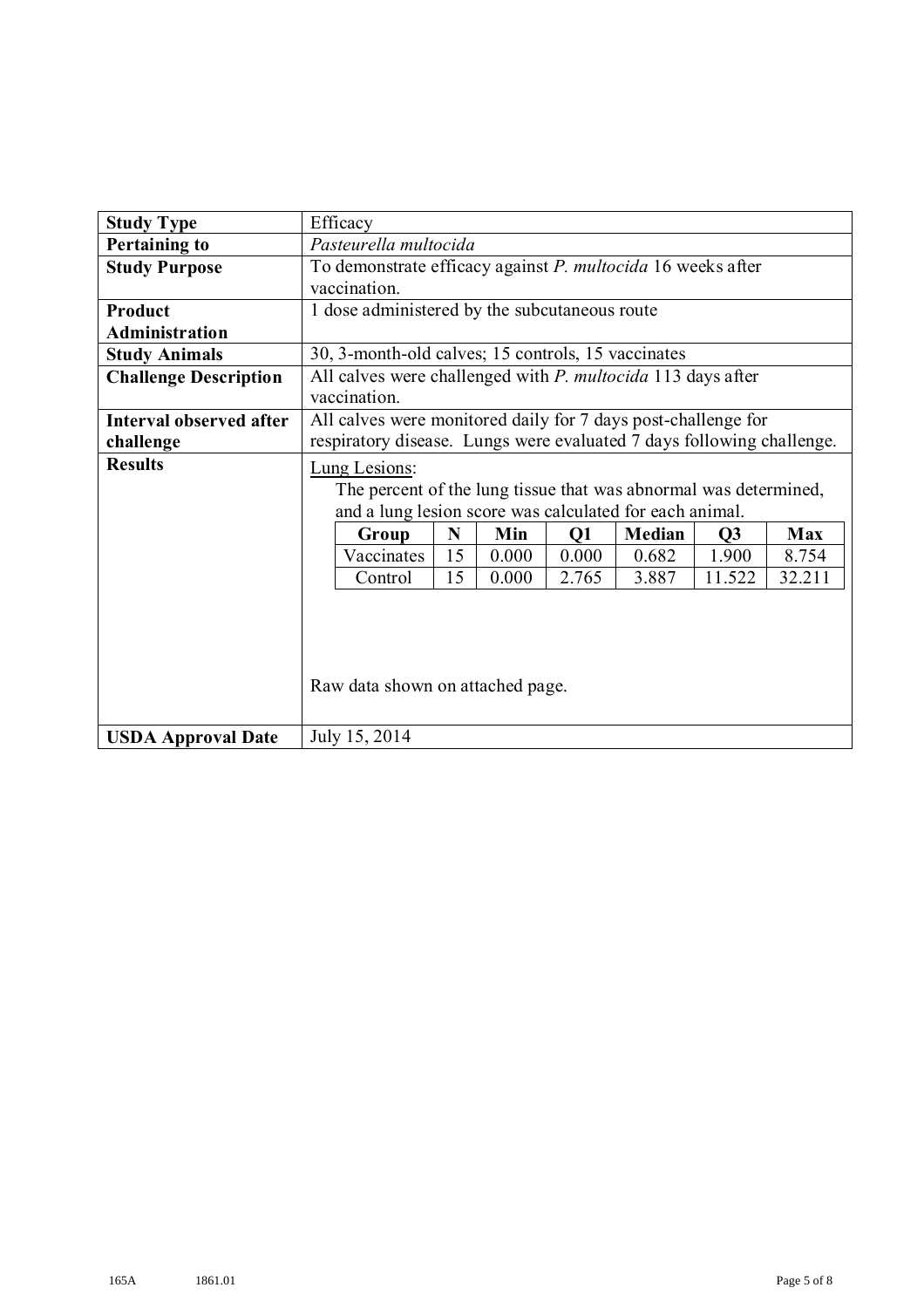| Calf ID | Treatment<br>Group | <b>Lung Lesion</b><br>Score - 1 | Lung Lesion<br>Score - 2 |
|---------|--------------------|---------------------------------|--------------------------|
| 132     | Control            | 19.63                           | 19.24                    |
| 134     | Control            | 3.35                            | 3.15                     |
| 135     | Control            | 17.11                           | 12.87                    |
| 137     | Control            | 0.00                            | 0.00                     |
| 140     | Control            | 2.52                            | 3.46                     |
| 143     | Control            | 0.00                            | 0.00                     |
| 148     | Control            | 1.91                            | 3.17                     |
| 149     | Control            | 2.08                            | 2.41                     |
| 150     | Control            | 5.14                            | 5.23                     |
| 151     | Control            | 18.74                           | 16.02                    |
| 152     | Control            | 4.22                            | 4.31                     |
| 154     | Control            | 7.45                            | 8.66                     |
| 155     | Control            | 4.02                            | 3.62                     |
| 157     | Control            | 3.53                            | 4.24                     |
| 161     | Control            | 34.66                           | 29.76                    |
| 133     | Vaccinate          | 0.51                            | 0.86                     |
| 136     | Vaccinate          | 10.17                           | 7.34                     |
| 138     | Vaccinate          | 0.00                            | 0.00                     |
| 139     | Vaccinate          | 0.00                            | 0.00                     |
| 141     | Vaccinate          | 0.00                            | 0.29                     |
| 142     | Vaccinate          | 0.00                            | 0.00                     |
| 144     | Vaccinate          | 7.44                            | 7.33                     |
| 145     | Vaccinate          | 3.96                            | 3.25                     |
| 146     | Vaccinate          | 0.31                            | 0.51                     |
| 147     | Vaccinate          | 1.56                            | 2.22                     |
| 153     | Vaccinate          | 0.00                            | 0.00                     |
| 156     | Vaccinate          | 1.95                            | 1.87                     |
| 158     | Vaccinate          | 0.96                            | 0.94                     |
| 159     | Vaccinate          | 1.25                            | 1.25                     |
| 160     | Vaccinate          | 0.00                            | 0.00                     |

## **Table 1: Lung Lesion Scores**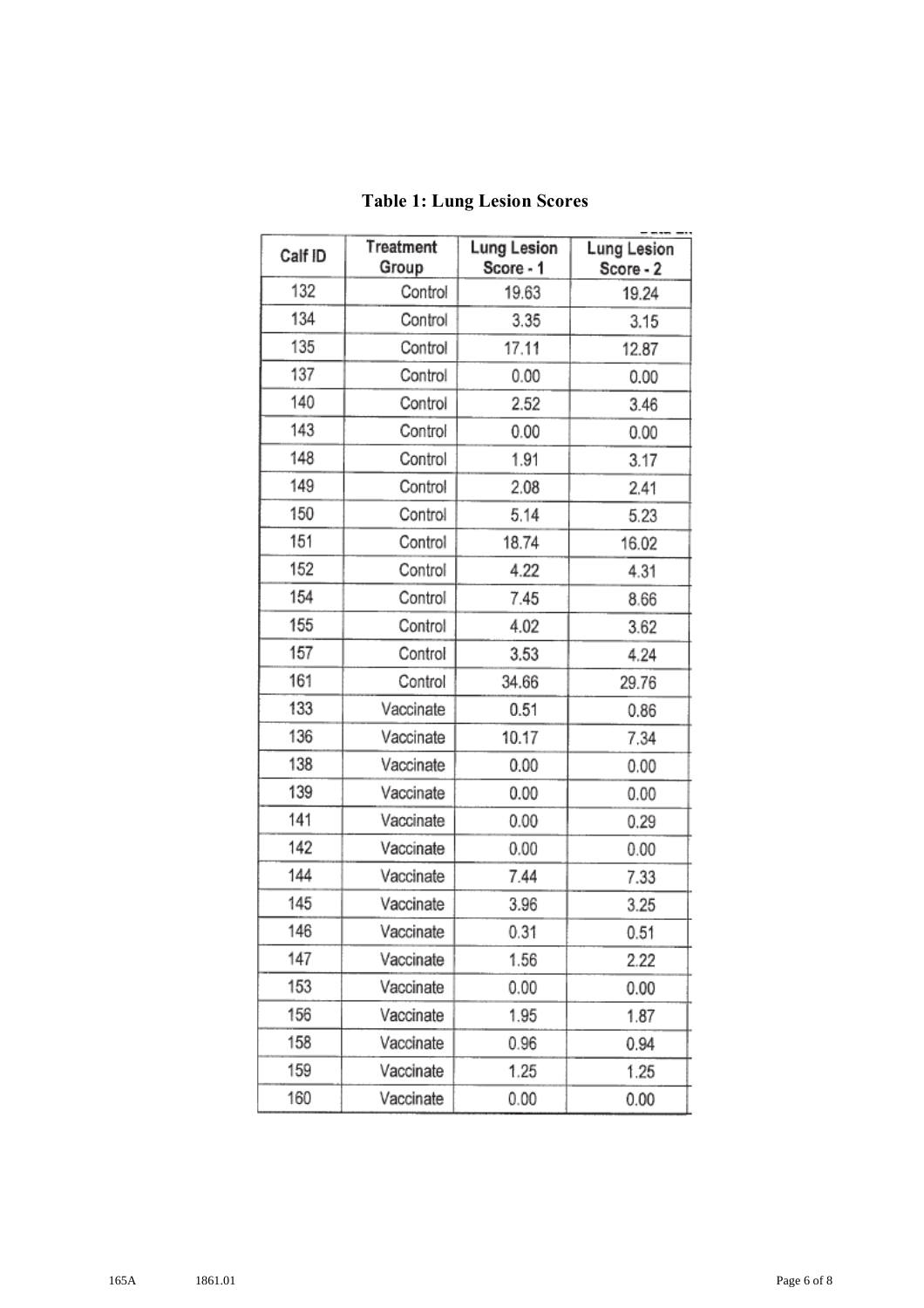| <b>Study Type</b>              | Efficacy                                                                                                                                                                                                                                                                                                                    |  |
|--------------------------------|-----------------------------------------------------------------------------------------------------------------------------------------------------------------------------------------------------------------------------------------------------------------------------------------------------------------------------|--|
| <b>Pertaining to</b>           | Pasteurella multocida                                                                                                                                                                                                                                                                                                       |  |
| <b>Study Purpose</b>           | To demonstrate effectiveness against respiratory disease caused by<br>P. multocida                                                                                                                                                                                                                                          |  |
| <b>Product Administration</b>  | Subcutaneous                                                                                                                                                                                                                                                                                                                |  |
| <b>Study Animals</b>           | Bovine                                                                                                                                                                                                                                                                                                                      |  |
| <b>Challenge Description</b>   |                                                                                                                                                                                                                                                                                                                             |  |
| <b>Interval observed after</b> |                                                                                                                                                                                                                                                                                                                             |  |
| challenge                      |                                                                                                                                                                                                                                                                                                                             |  |
| <b>Results</b>                 | Study data were evaluated by USDA-APHIS prior to product<br>licensure and met regulatory standards for acceptance at the time<br>of submission. No data are published because this study was<br>submitted to USDA-APHIS prior to January 1, 2007, and APHIS<br>only requires publication of data submitted after that date. |  |
| <b>USDA Approval Date</b>      | March 17, 2004                                                                                                                                                                                                                                                                                                              |  |